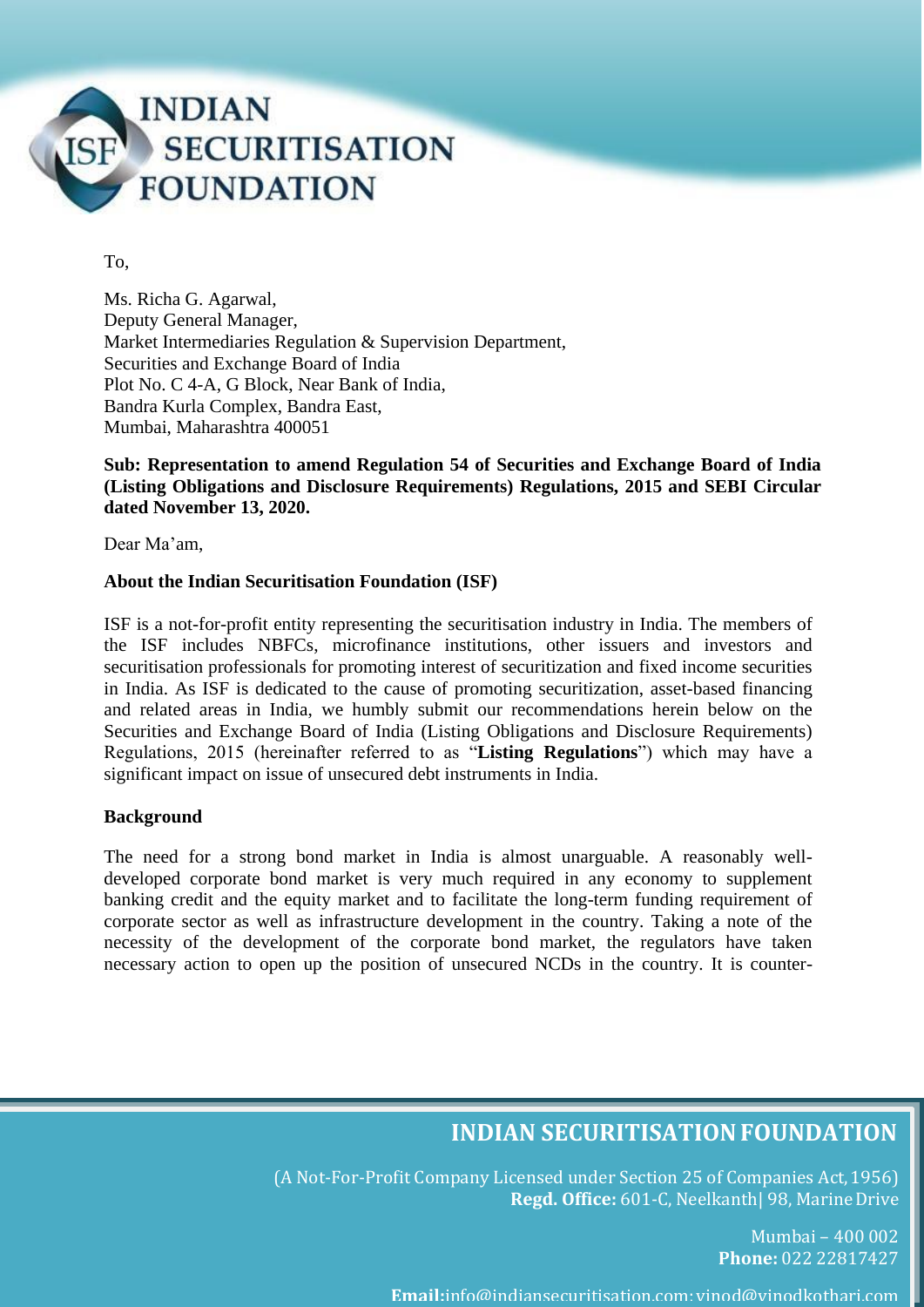intuitive to expect a corporate to issue secured bonds; if the corporate had security to offer, it must have opted to access bank loans. Debentures are an incremental additional source of funding, and not the first source of borrowing for most companies.

There were several amendments that provided the regulatory impetus towards ensuring the development of the corporate bond market in India by facilitating unsecured corporate bonds which for so long were not permitted in the country and by increasing the investors base. We appreciate the changes introduced by the regulators.

However, we want to bring to your notice a practical difficulty/ interpretation issue in case of issuance of listed unsecured corporate bonds by way of this representation. There is lack of clarity on requirement of maintenance of asset cover in case of unsecured debt securities.

# **Maintenance of Asset Cover**

# *Under Debt Listing Agreement [Clause 5 of Part A]*

### **May 2009**<sup>1</sup> **:**

*The Issuer agrees that it shall create and maintain security ensuring 100% security cover for listed secured debt securities at all times and ensure that the charges on the assets are registered.* 

### **November 2009**<sup>2</sup> **:**

*In respect of its listed debt securities, the Issuer agrees that it shall maintain 100% asset cover sufficient to discharge the principal amount at all times for the debt securities issued and shall disclose to the exchange on half-yearly basis and in their annual financial statements the extent and nature of security created and maintained.*

# **January 2010**<sup>3</sup> **:**

SEBI inserted the following proviso to Clause 5 of Part A which required issuers to maintain 100% asset cover for their listed debt securities:

*That this requirement shall not be applicable in case of unsecured debt instruments issued by regulated financial sector entities eligible for meeting capital requirements as specified by respective regulators.* 

**<sup>.</sup>** <sup>1</sup> [https://www.sebi.gov.in/legal/circulars/may-2009/simplified-listing-agreement-for-debt-securities\\_4870.html](https://www.sebi.gov.in/legal/circulars/may-2009/simplified-listing-agreement-for-debt-securities_4870.html)

<sup>2</sup> [https://www.sebi.gov.in/legal/circulars/may-2009/simplified-listing-agreement-for-debt-securities\\_4870.html](https://www.sebi.gov.in/legal/circulars/may-2009/simplified-listing-agreement-for-debt-securities_4870.html)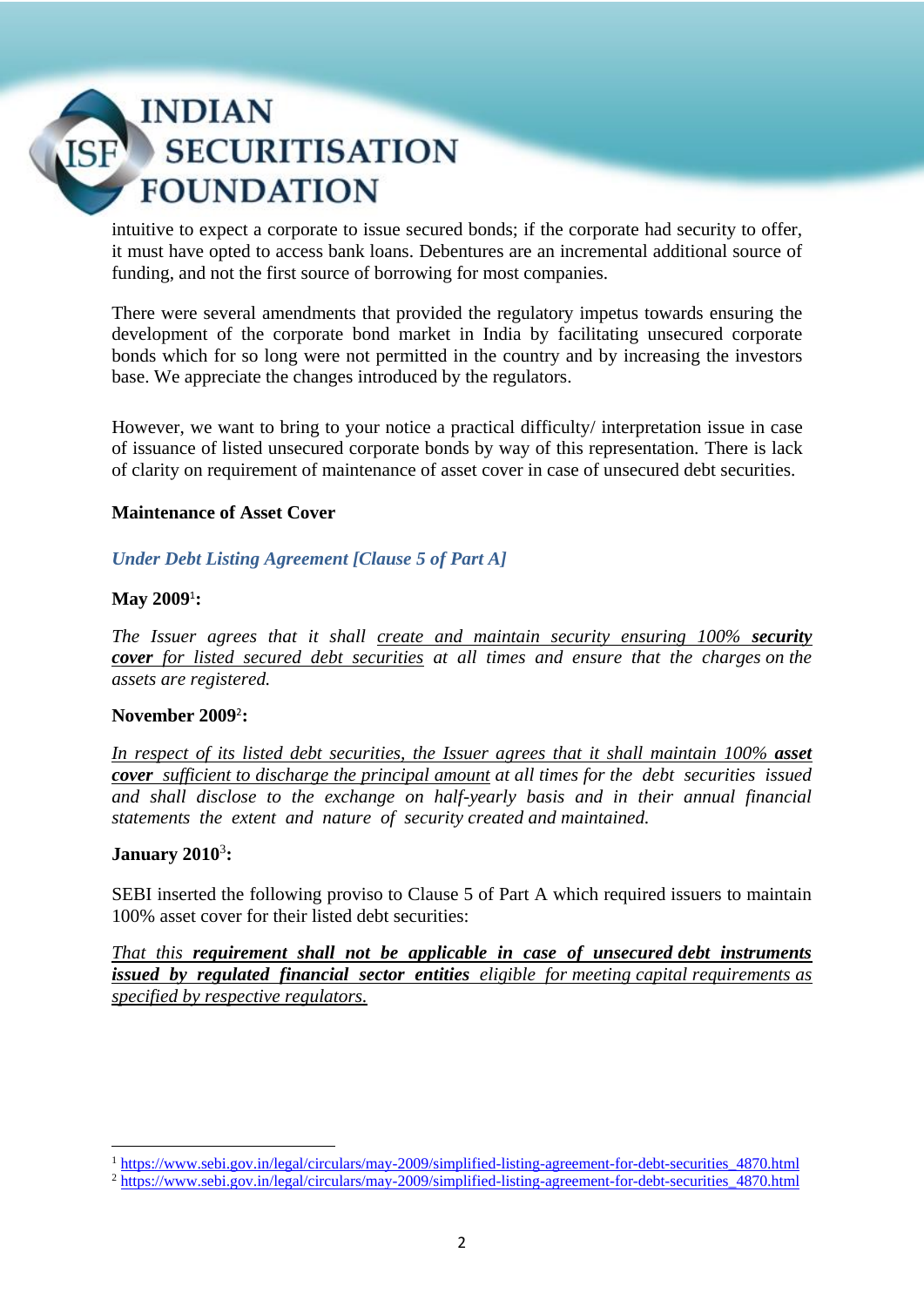

# *Under Listing Regulations (Reg. 54)*

SEBI carried forward the above provisions relating to asset cover and asset cover certificates to the LODR Regulations as well. The relevant provisions are reproduced below:

### *Regulation 54: Asset cover*

- *(1) In respect of its listed non-convertible debt securities, the listed entity shall maintain hundred percent asset cover sufficient to discharge the principal amount at all times for the non-convertible debt securities issued.*
- *(2) The listed entity shall disclose to the stock exchange in quarterly, half-yearly, year-todate and annual financial statements, as applicable, the extent and nature of security created and maintained with respect to its secured listed non-convertible debt securities.*
- *(3) The requirement specified in sub-regulation (1), shall not be applicable in case of unsecured debt securities issued by regulated financial sector entities eligible for meeting capital requirements as specified by respective regulators.*

### *SEBI (LODR)(Third Amendment) Regulations, 2020*

SEBI, further amended sub-regulation (1) and omitted sub-regulation 3 of Regulation 54 w.e.f. October 8, 2020 as under:

### *Regulation 54: Asset cover*

*(1) In respect of its listed non-convertible debt securities, the listed entity shall maintain hundred per cent. asset cover or asset cover as per the terms of offer document/Information Memorandum and/or Debenture Trust Deed, sufficient to discharge the principal amount at all times for the non-convertible debt securities issued.*

*Under SEBI (Issue and Listing of Debt Securities) Regulations, 2008* 

### *Regulation 26: Obligations of the Issuer , Lead Merchant Banker, etc.*

*(6) The issuer and the merchant banker shall ensure that the security created to secure the debt securities is adequate to ensure 100% asset cover for the debt securities.*

*Under SEBI (Debenture Trustees) Regulations, 1993*

### *Regulation 15: Duties of the debenture trustees*

*(t) In case where listed debt securities are secured by way of receivables/ book debts it shall, -*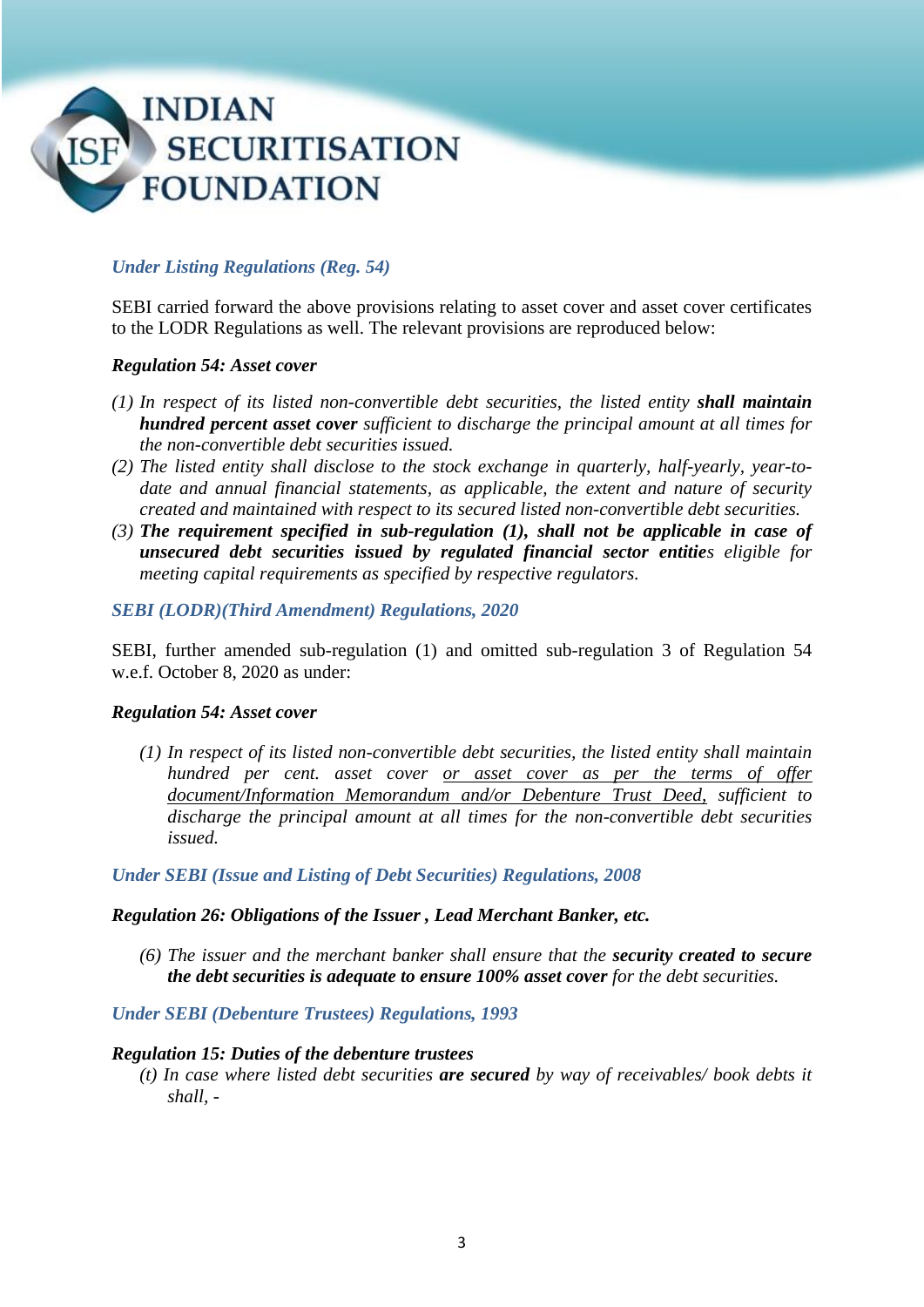### *(i) on a Quarterly basis-*

*(a) carry out the necessary due diligence and monitor the asset cover in the manner as may be specified by the Board from time to time.* 

# *(ii) on a Half-Yearly basis-*

*(a) obtain a certificate from the statutory auditor of the issuer giving the value of receivables/book debts including compliance with the covenants of the Offer Document/Information Memorandum in the manner as may be specified by the Board from time to time.]* 

# **Asset Cover Certificate**

# *Under Debt Listing Agreement [Clause 2(d) of Part A]*

### **May 2009:**

*The Issuer agrees that it shall forward to the debenture trustee promptly, whether a request for the same has been made or not:*

*A half-yearly certificate regarding maintenance of 100% security cover in respect of listed secured debt securities, by either a practicing company secretary or a practicing chartered accountant, within one month from the end of the respective half year. (Not applicable for Bank or NBFC Issuers registered with RBI)*

### **November, 2009:**

*A half-yearly certificate regarding maintenance of 100% asset cover in respect of listed debt securities, by either a practicing company secretary or a practicing chartered accountant, along with the half yearly financial results.* 

*Provided that submission of such half yearly certificates is not applicable in cases where an issuer is a Bank or NBFC registered with RBI or where bonds are secured by a Government guarantee.*

*Under Listing Regulations (Reg. 56)*

### *Regulation 56: Documents and intimations to Debenture Trustees*

*(1) The listed entity shall forward the following to the debenture trustee promptly:* 

*(d) a half-yearly certificate regarding maintenance of hundred percent. asset cover in respect of listed non-convertible debt securities, by either a practicing company secretary or a practicing chartered accountant, along with the half yearly financial results:*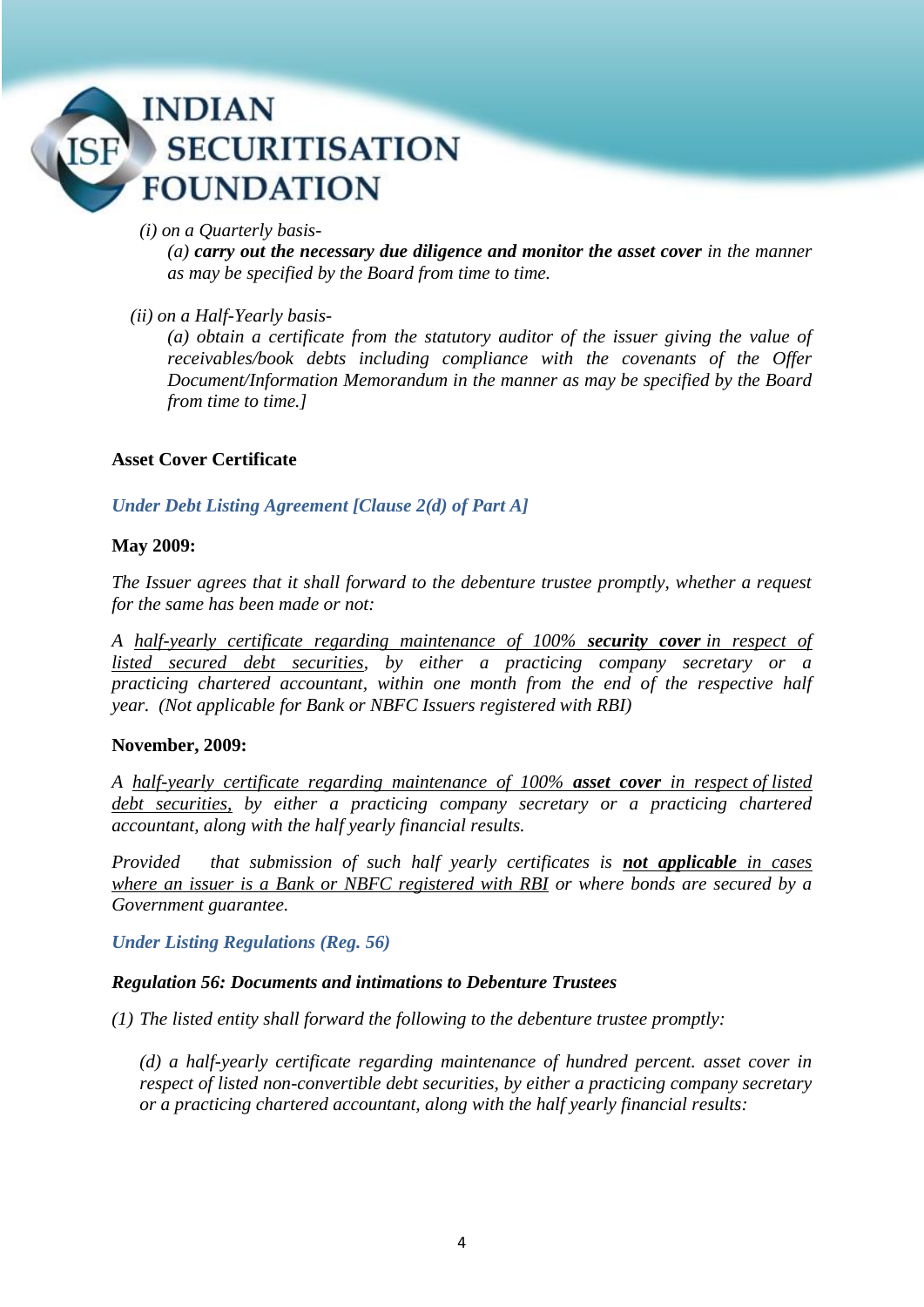*Provided that submission of such half yearly certificates is not applicable in cases where a listed entity is a bank or non-banking financial companies registered with Reserve Bank of India or where bonds are secured by a Government guarantee."* 

# *SEBI (LODR) (Third Amendment) Regulations, 2020*

SEBI, further amended clause (d) of sub-regulation (1) of Regulation 56 w.e.f. October 8, 2020 as under:

# *Regulation 56:*

**.** 

*(1) The listed entity shall forward the following to the debenture trustee promptly:* 

*(d) a half-yearly certificate regarding maintenance of hundred percent asset cover or asset cover as per the terms of offer document/ Information Memorandum and/or Debenture Trust Deed, including compliance with all the covenants, in respect of listed non-convertible debt securities, by the statutory auditor, along with the halfyearly financial results:* 

*Provided that the submission of half yearly certificate is not applicable where bonds are secured by a Government guarantee.*

*SEBI Circular on Monitoring and Disclosures by Debenture Trustee(s)*

SEBI Circular dated November  $12$ ,  $2020<sup>3</sup>$  ('November Circular'), specifies the format for the asset cover certificate to be submitted that *inter-alia* includes furnishing of details of asset cover maintained for unsecured debt securities.

Table II of the format of the asset cover certificate requires to disclose the Assets Coverage Ratio which is required to be **100% or higher as per the terms of IM/DTD**.

Further, as per the format of the asset cover certificate, the issuer is required to disclose net assets available for unsecured lenders after deducting the total assets available for secured lenders/creditors on pari passu/exclusive charge basis.

<sup>3</sup> [https://www.sebi.gov.in/legal/circulars/nov-2020/monitoring-and-disclosures-by-debenture-trustee-s-](https://www.sebi.gov.in/legal/circulars/nov-2020/monitoring-and-disclosures-by-debenture-trustee-s-_48159.html) [\\_48159.html](https://www.sebi.gov.in/legal/circulars/nov-2020/monitoring-and-disclosures-by-debenture-trustee-s-_48159.html)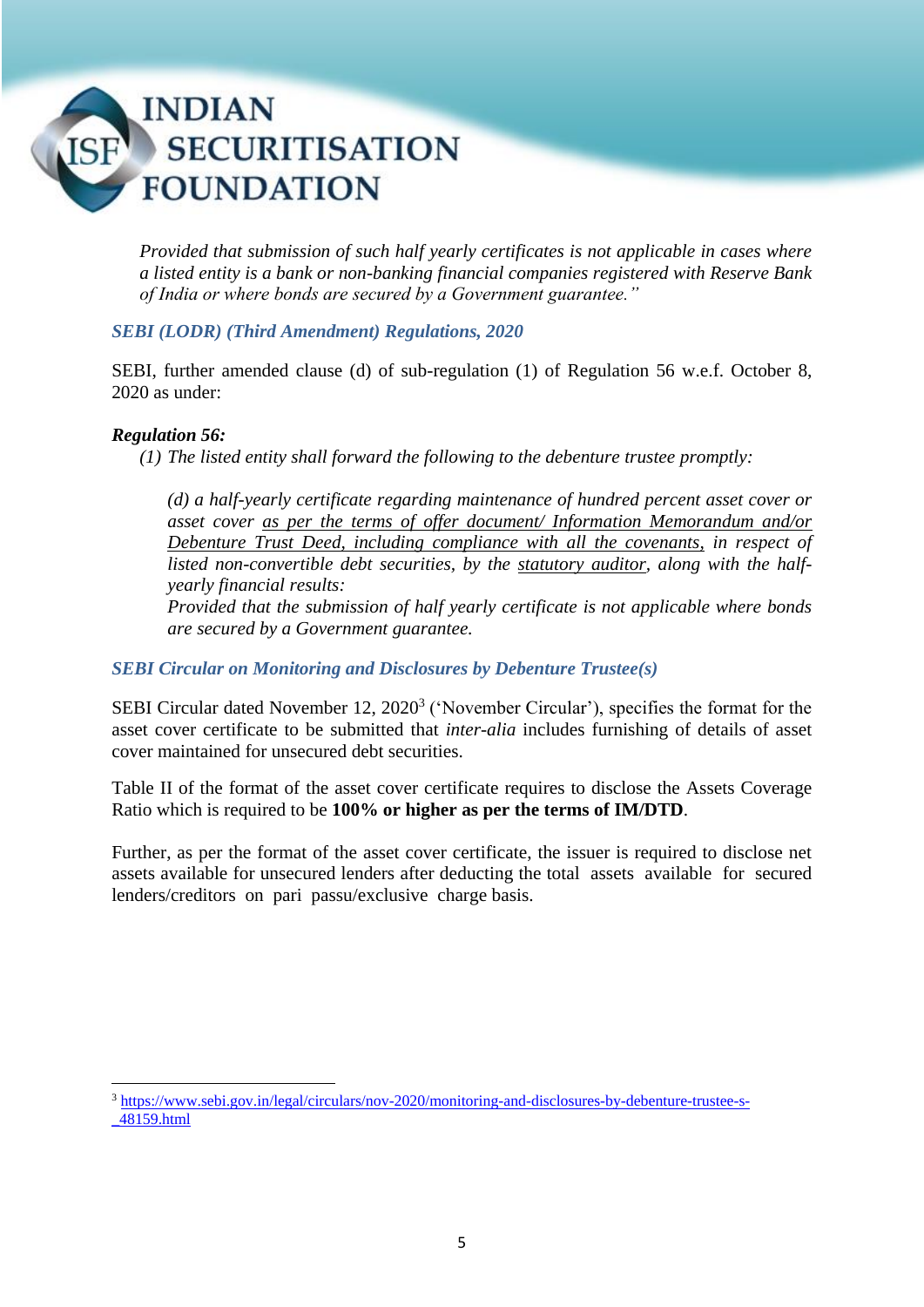### **Practical issues:**

The Banks and NBFCs usually issue unsecured debt securities to meet capital requirements specified by RBI, for instance, Basel III norms. Before the amendment in 2020, the banks and NBFCs were exempted from the following –

- Maintenance of 100% asset cover in case of unsecured debt securities for meeting capital requirements specified under law under regulation 54;
- Submission of the asset cover certificate, obtained from the statutory auditor, under Regulation  $56(1)(d)$ .

Subsequent to deletion of aforesaid exemptions, following issues are being raised:

*1) 100% asset cover or asset cover as per the terms of issue:*

As per the amended regulations 54 and 56, the issuer is required to maintain 100% asset cover or as per the terms of offer listed in the IM/ DTD, sufficient to discharge the principal amount at all time of its NCDs.

If asset cover is akin to security cover, and the offer document provides that the debt securities are 'unsecured' in the terms of issue, will it be regarded as sufficient compliance on the part of issuer to not maintain any asset cover.

The debenture trustees are insisting on insertion of clause relating to maintenance of asset cover and submission of asset cover certificate even in case of unsecured debt securities.

# *2) Implied risk in case of unsecured debentures*

Debentures are considered as secured when they are backed by any security/ collateral. In case of a default, the collateral can be sold/ disposed off to repay the secured debenture holders.

In case of unsecured debentures, the repayment of principal or interest amount is not secured and thus there always lies an inherent risk that the debenture holders will lose their money. Thus, the requirement mandating issuers to maintain an asset cover on unsecured debentures doesn't reflect a correct picture.

Even if the asset cover is maintained in case of unsecured debentures, they still remain unsecured and therefore such asset cover does not dilute the risk associated with such debentures. Details of asset cover will be illusionary.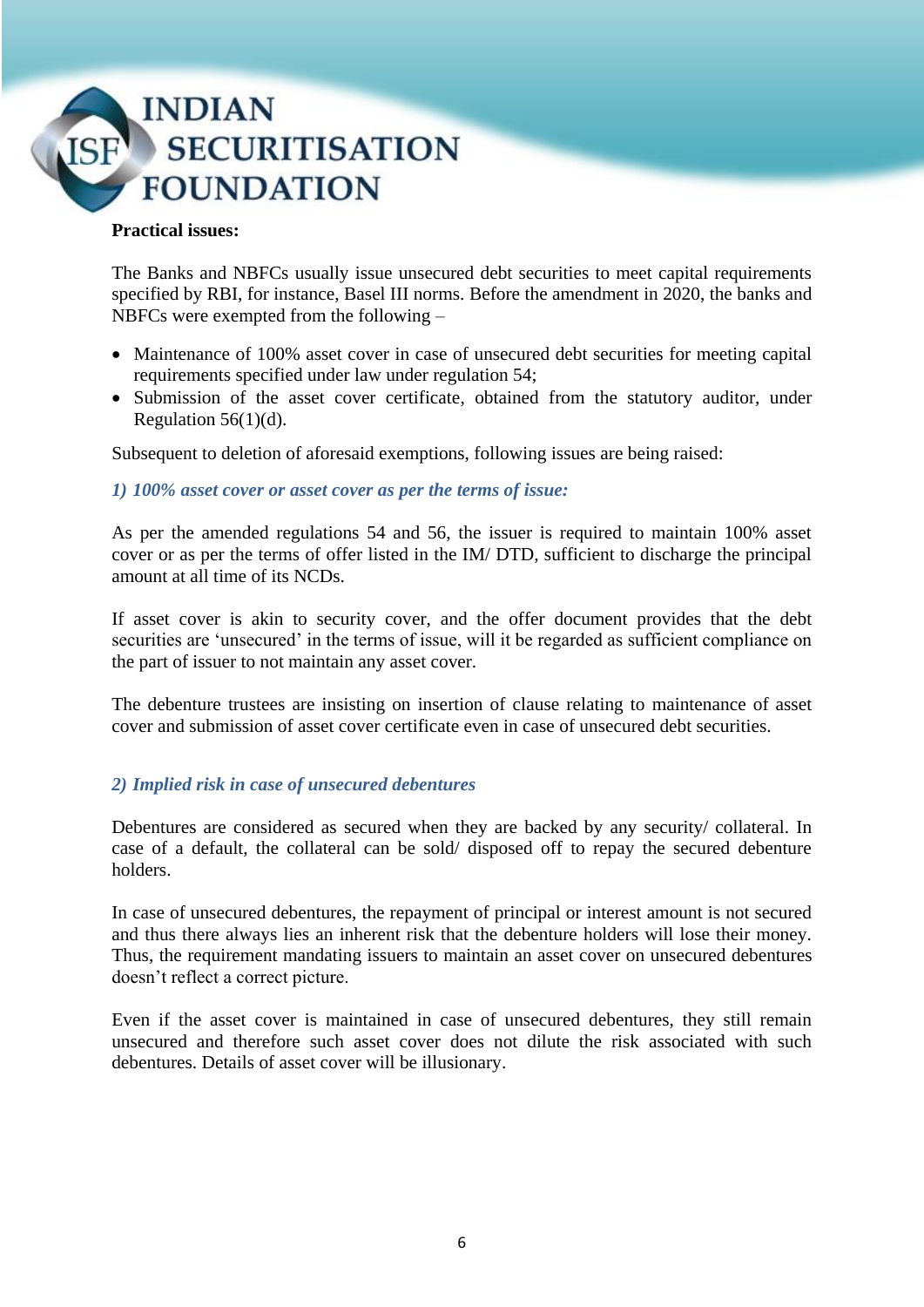Section 71 of Companies Act, 2013 read with Rule 18 (1) (b) of Companies (Share Capital and Debentures) Rules, 2014 provides for security cover only in case of secured debentures as under:

*"Such an issue of debentures shall be secured by the creation of a charge on the properties or assets of the company or its subsidiaries or its holding company or its associates companies, having a value which is sufficient for the due repayment of the amount of debentures and interest thereon."*

# *3) Enforcement of security interest*

Even if asset cover is maintained against unsecured debentures, the holders are still not entitled to cause any action in case of such assets. Enforcement of such assets is not an option with the holders of unsecured debt instruments, for instance, enforcement of security interest under SARFAESI can only be undertaken if there exists a security interest. Similarly, in case of insolvency proceedings, secured debentures are treated superior to unsecured debentures in the waterfall arrangement. Thus, irrespective of the asset cover maintained, assets would first be used to repay the secured debenture holders and the remaining, if any, would then be distributed among the unsecured debentures.

### *4) Purpose of asset cover*

Referring to the above points, the purpose of maintaining an asset cover in case of unsecured debentures still remains a question. The unsecured debenture holders do not gain anything from an asset cover as the same cannot be used to pay off their debts. Thus, whether the concept of asset cover is only to showcase that the liabilities of the issuer are represented by a certain amount of assets or to ensure that in case of a default in such unsecured debentures, such assets are available for being enforced.